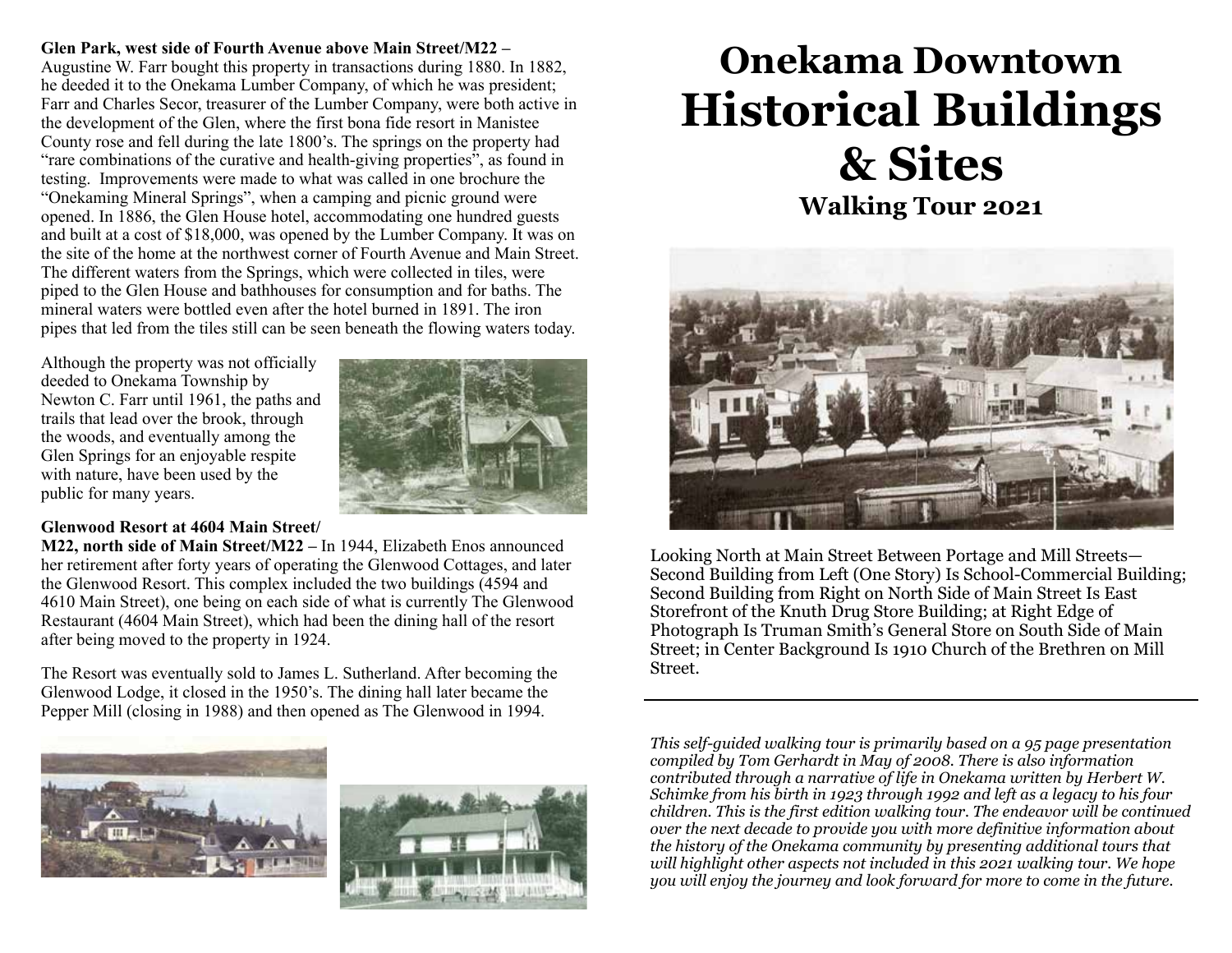## **East-Section of Town from 8011 First Street to Baker Street**

**MacBeth & Company 8011 First Street**, **east side of First Street/M-22** – A clipped corner of this building allowed vehicles to move under a canopy that existed in front when the Brown Lumber Company sold gasoline as well as lumber at this location, where a cheese factory had been. A building marked "lumber" is shown at this location on the 1914 Sanborn Fire Insurance map.

Brothers Daniel and Howard Deal bought the property in 1946 and operated the Square Deal Farm Store here. Byron and Steve Joseph, nephews of the Deals and also brothers, operated the business before it closed in 1986. Roger and Ann Smith then purchased the structure and began using it as an arts and antiques center under the name of "The Old Farm Store". In 2004 it became MacBeth & Company, an upscale gift shop carrying unique merchandise.



**Blue Slipper Tavern 8058 First Street, west side of First Street/M-22** – The Blue Slipper Tavern has long reigned at the southwest corner of First and Main (M-22) Streets. This yellow-orange brick building is constructed of bricks made here in Onekama at the William Henry Kline brickyard. It is one of three buildings in Onekama constructed with local bricks from the Kline brickyard.

One source says the name Blue Slipper Tavern was inspired from the shape of the Onekama's Portage Lake. If you look at an arial photo of the lake, it does indeed look like a slipper. Hans Hanson owned the saloon in the earlier years. Frank Thomas owned the tavern from the 1940's into the 1970's. In the early 2000's it became the Blue Slipper Bistro for a time. The tavern is now the Blue Slipper Tavern.



**Farr Center 5283 Main Street, south side of Main Street/M-22 –** The former Onekama Farm Bureau Building and land for the Farr Center were donated to the Village by Newton C. Farr in 1949. Farr made the donation in honor of his father, Marvin A. Farr; sister, Barbara Farr Chinnock; and uncle Augustine W. Farr, who was the first president of Onekama when Village Government was organized in 1891. Although a date for the original construction of the Farm Bureau Building has not been determined, an addition to the structure was announced in 1923 for the new poultry, egg, and cream buying station of this organization, which handled produce from local farms. The property was deeded to the Village in 1950 for use as general offices and a

council chamber, a firehouse, and a community center. Several extensions and renovations of the building have occurred, including the addition of a west wing in 1965 for the Onekama Branch of the Manistee County Library. This wing was rebuilt and rededicated in 1997. After the Fire department and Township offices



moved, additional space was available for the Village.

**Empty Store Front formerly C.W Erickson Market 5122 Main Street, north side of Main Street/M-22 –** In 1911, an ornamental cement block commercial building was built east of the stream that cut through the property for the Klug Meat Market. Members of the C.W Erickson family also operated



a market in this building from ca. 1917 to the early 1970's and maintained the area along the stream as a garden to enhance the appearance of the Village. In 1937, J. Echoff of Manistee helped construct the fieldstone bridge. Arborvitaes provided a background for this beauty spot and also shielded from view the slaughterhouse and smoke house that were operated on the back of the lot during the buildings use as a market.

**Onekama Apartments 5098 Main Street, north side of Main Street/M-22 at the corner of Main and Baker Streets –** The building was originally constructed in 1892 as the Maccabee Hall. It was to include a gallery, stage, kitchen, and anterooms at a cost of \$1,000. Adolph Schroeder later showed movies in this building. The Onekama Post Office resided in the west side of this building for some years and was moved to the new facility at 4861 Main Street in 1959. The Hall was purchased in 1966 by the owners of Onekama Supply Inc. and renovated in 1968.

It became known as the Townhouse Apartments and contained 6 apartments, 1 efficiency apartment, and 3 offices. The building was sold and is now known as the Onekama Apartments.

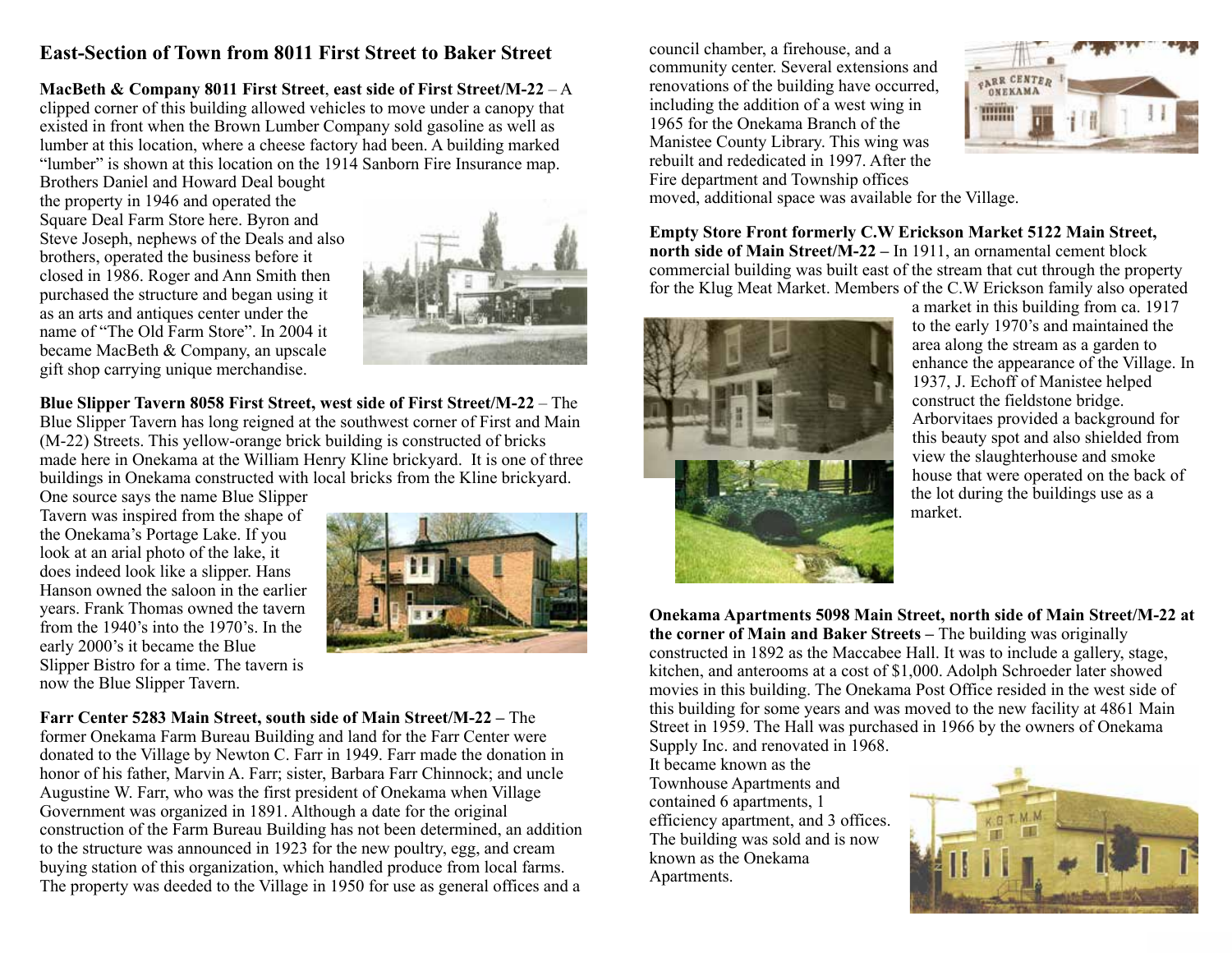## **Mid-Section of Town from Baker Street to 4800 block of Main Street**

**Hand Stand Art Gallery/Studio 4968 Main Street/M22, north side of Main & M22 –** As you continue your journey on M22, known as Main Street in the village, you will find between Brandt Street and Zosel Street on the north side of M22, a tall brick building. This building was constructed of the orange

colored brick produced by the Kline brickyard in 1888 for Dailey and Hale to be used as a bank and exchange building. In 1921 it became known as the Masonic Building. The ground floor continued as a bank for many years with the upper floor used by the Masons for their meetings. This building currently houses The Hand Stand Art Gallery/Studio.



The next building on the same side of the street, which now is **Calloway Construction**, was originally a wooden structure known as Dr. Richmond's



building. In 1946 it was torn down and a new building, known as Schimke Brothers Electric, was built. In 1969 that building was torn down to create a parking lot and a new building was erected with the name changing to Onekama Supply Inc. Onekama Supply inhabited the building and the site until 1986.

As you continue on to the corner of Main and Mill Streets you will see a white two story building. This was the **Grund House**, later to be known as the Hotel Onekama. For many years the local telephone switchboard, which was in

service by 1914, was on the ground floor of this building. The building was purchased in 1945 by Bill and Winona Green and renovated into a home apartment and a beauty shop on the first floor and rental apartments on the second floor. In the vacant lot adjacent to this building there was a garden and an Artesian Fountain. Today it is an apartment building.



Continuing on Main Street after you cross Mill St. the building now housing the **Yellow Dog Cafe** (east side of the building) and **Patina** (west side of the building) was originally a meat market in 1895 on the east side of the building. The west side of the building was added later ca. 1919 and became Knuth's Drug Store with the owners living above the store. After Knuth's it became

Ensign's Drug Store followed by Verne's Drug Store and Emporium. In 1986 it became Portage Lake Pharmacy. The west side of the building now houses Patina. The east side of the building has housed a





restaurant, doctor's office, antique shop, yarn shop, book store and interior-design studio over the years. The east side now is home to the Yellow Dog Cafe.

Across Main Street from Knuth's Drug Store was Truman Smith's General Store. It was a two story cement block building completed in 1908. Several additions have been added over the years to the west side of the building. The building has housed hardware, variety, appliance and lumber businesses. It is currently home to **Honor/Onekama Building Supply** and **Anchored Designs**.